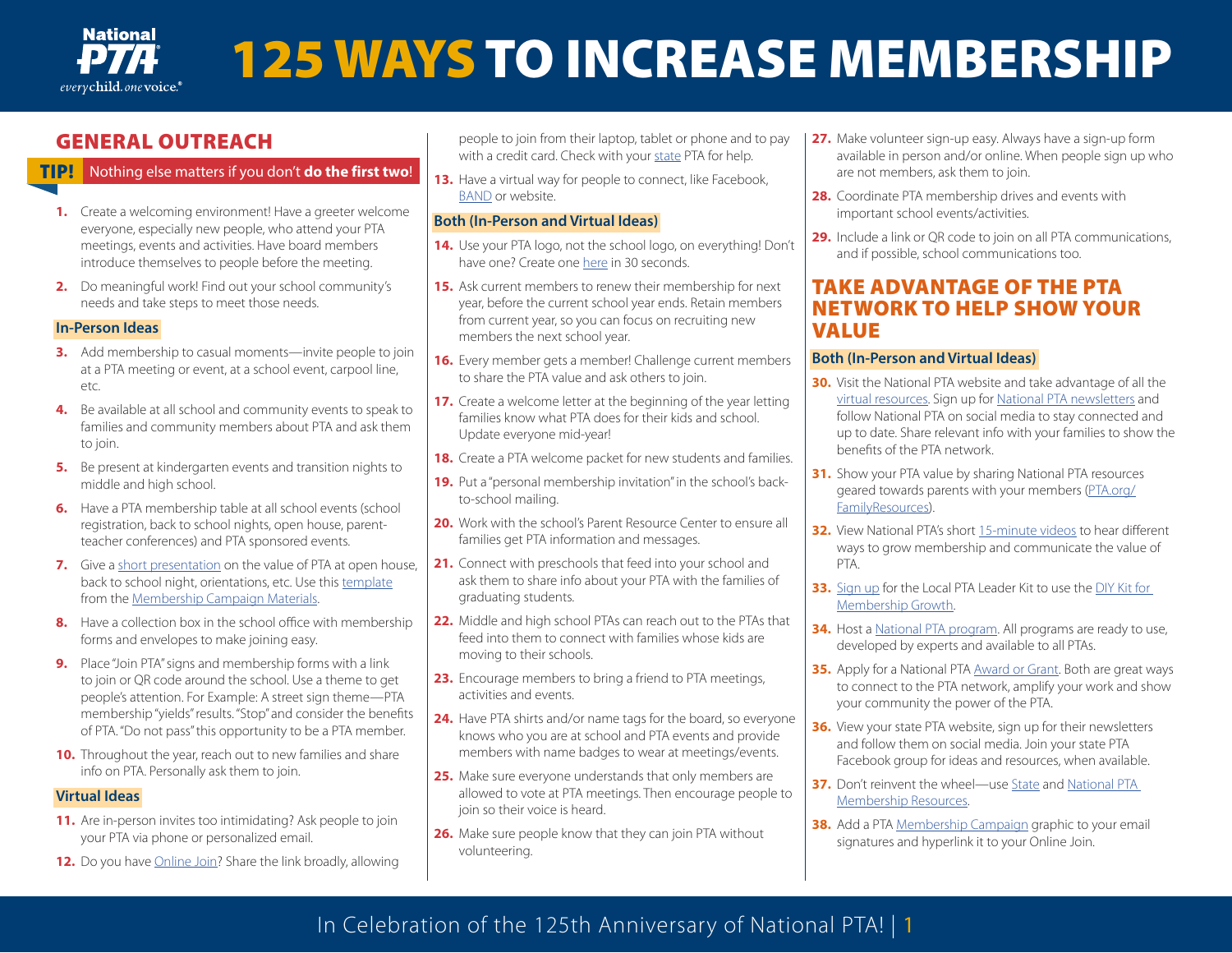

## BE WELCOMING/OPEN AND REFLECT YOUR COMMUNITY

#### **Both (In-Person and Virtual Ideas)**

- **39.** Make sure your board represents the community you serve—diverse and inclusive. People want to join groups where they can see others like them involved.
- **40.** Assess the needs of the school community each year to ensure the PTA work supports all students. Base committees on the focus areas (special needs, male engagement, mental health, etc.).
- **41.** Bring in new people (both members and volunteers) by selecting an enthusiastic and friendly person to be a volunteer coordinator.
- **42.** Be transparent. Show what your PTA does and how the money directly supports children. Develop a "What PTA Money Supports" flyer and share it broadly. People will join once they know what your PTA supports.
- **43.** Be accessible. Have PTA meetings and events at times and locations when most members, non-members and potential members can participate.
- **44.** Open your general membership meetings to everyone. People may join once they get to know the people and the work your PTA does. Remember, during the business portion of the meeting, only members can participate.

## TEACHERS/SCHOOL ADMINISTRATION SPECIFIC

## **In Person Ideas**

- **45.** Put info in their school mailbox about why PTA needs to keep the "T" in PTA. Include a membership form or QR code to join.
- **46.** Put a poster in the staff lounge letting them know how much PTA appreciates them and their support.
- **47.** Have members of your board personally tell each teacher/ staff how valuable their support is and invite them to join PTA.
- **48.** Ask principal to establish a weekly "casual dress day" for all teachers/staff who join the PTA.
- **49.** Host a Back-to-School luncheon for teachers/staff. Welcome the staff back and share the benefits of PTA. Invite them to renew or join the PTA and let them know why 100% teacher/staff participation is important.
- **50.** Offer a teacher/staff luncheon if you reach 100% PTA memberships for teachers/staff.

## **Virtual Ideas**

- **51.** Give shout-outs to teachers/staff who are PTA members in your newsletter and on social media.
- **52.** Send personalized thank you emails to all teachers/staff who join.

## **Both (In-Person and Virtual Ideas)**

- **53.** Set and share a teacher/staff specific membership goal consider 100% teacher/staff participation.
- **54.** Give a short PTA update at staff meetings—live, virtual or recorded.
- **55.** Ask the principal to encourage staff to join. It is important to have principal support.
- **56.** Highlight teachers and staff members during Teacher Appreciation Week.
- **57.** Give a special recognition or shout out to teachers/staff who join. Decorate the doors of the teachers who join PTA.
- **58.** Add a teacher position to your board or have a teacher fill a current board position, if school board policy allows. This person can help nurture the PTA-staff relationships and get more staff involved.
- **59.** Collaborate with the PTAs and PTSAs in your area, have teachers identify high school/middle school student volunteers to read with or tutor math to elementary students.

# STUDENT SPECIFIC

## **In Person Ideas**

- **60.** Engage students in recruitment efforts. Have students run a membership table so they can ask their friends to join.
- **61.** Have students speak at school events about the value your PTA/PTSA brings to the school. Students will relate to other students.

## **Virtual**

- **62.** Start a "Text to Join" membership campaign.
- **63.** Create a fun membership challenge on social media consider something like the viral "ice bucket challenge" from a few years ago.

## **Both (In-Person and Virtual Ideas)**

- **64.** Set and share a student-specific membership goal.
- **65.** Allow middle and high school students to engage in learning opportunities that support the work of your PTA/ PTSA, either individually for volunteer hours or as a class project. They can prepare radio and TV ads to show on school TVs and at events, create social media/marketing campaigns or design promotional materials.
- **66.** Consider developing a student-focused membership drive where students get other students to join. Put the referring member on the membership card, and offer a drawing to all those who refer other students.
- **67.** Invite [Reflections](https://www.pta.org/home/programs/reflections) program participants and their families to join your PTA/PTSA.
- **68.** Let all seniors know about PTA scholarship opportunities—if available from your local, council, district, region and/or state PTAs.
- **69.** Package membership flyers with school or PTA/PTSA spirit wear.
- **70.** Include the student voice in your decision-making—listen to their ideas, suggestions and needs.
- **71.** Hold a student-focused PTA/PTSA event. Have students in board positions assist with the event and ask everyone in attendance to join your PTA/PTSA.
- **72.** Let students know they can earn volunteer hours by assisting your PTA/PTSA with events or other work.

## COMMUNITY ENGAGEMENT

## **In-Person Ideas**

**73.** Make sure your PTA is at community events (e.g., county fairs, local parades, countywide meetings, etc.) with talking points, a poster showing your impact and easy ways to join.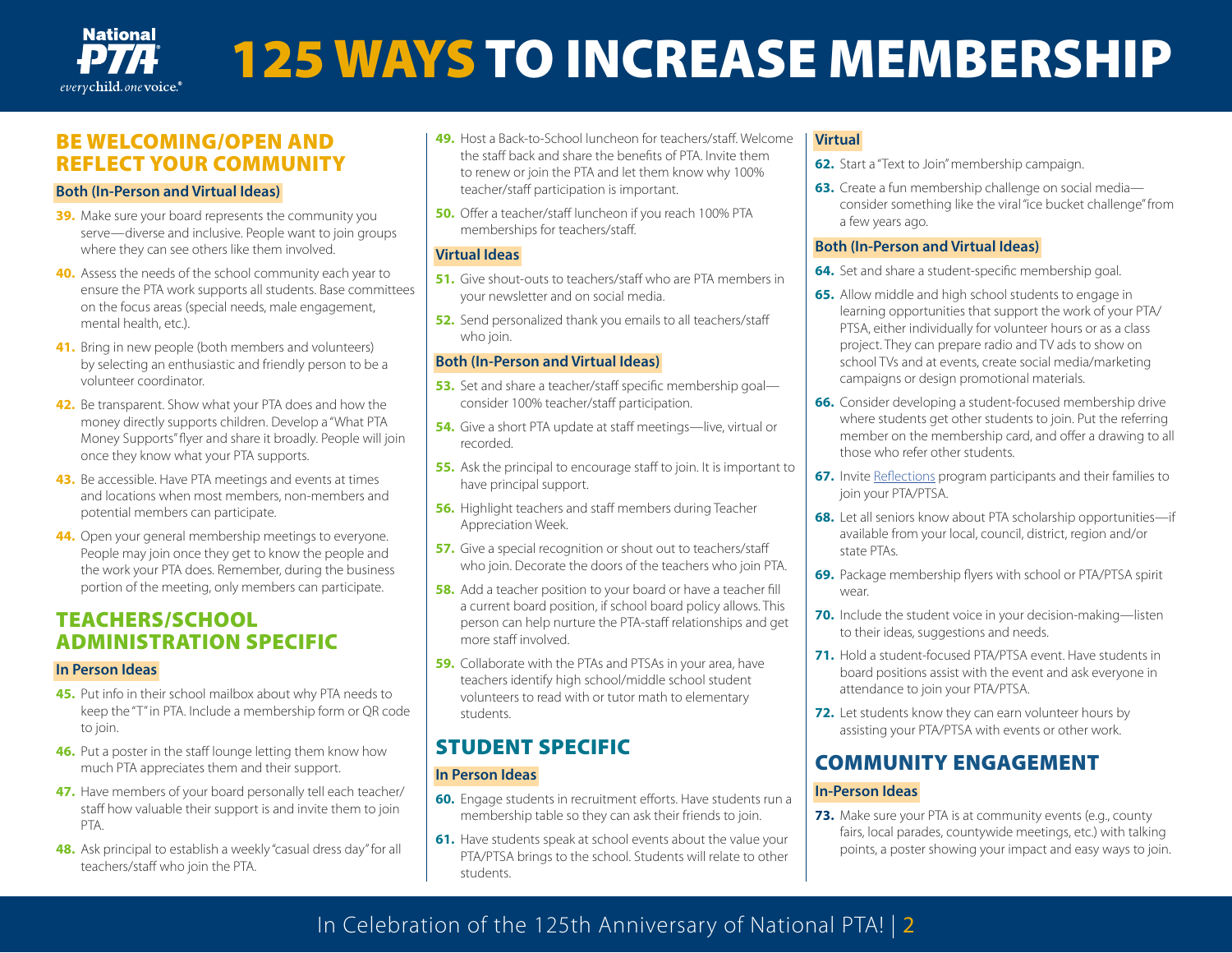

**74.** Ask local businesses (such as doctor/dentist/orthodontist offices, hairdressers/barber shops, banks, etc.) if you can leave PTA newsletters for visitors to read while they wait. Include a QR code for easy joining.

#### **Virtual Ideas**

- **75.** Ask local businesses to post about their collaboration with your PTA on their social media page.
- **76.** Use #HowWePTA for local business/organization partnerships, to show the breadth of your work.

#### **Both (In-Person and Virtual Ideas)**

- **77.** Keep a list of all the work your PTA has done to support the school and families in your community. Share the list widely and often, including with local businesses and community partners.
- **78.** Ask local businesses to hang PTA flyers in their store windows. Include a link or QR code on the flyer for easy joining.
- **79.** Invite community members such as school board members, superintendents, teacher union representatives, state legislators, etc., to join your PTA.
- **80.** Solicit local businesses for donations. Provide them with signage to publicly display, thanking them for their support. On the recognition sign, include a link or QR code to join and add "Don't You Want to Support Us Too? Join Today!"
- **81.** Ask local businesses to extend discounts to PTA members. Provide them with signage to acknowledge the partnership. On the sign, include a link or QR code to join. Recognize the partnership in PTA communications too!
- **82.** Display winning [Reflections](https://www.pta.org/home/programs/reflections) entries in municipal buildings, banks, libraries and other visible locations. Include signage with a link or QR code for easy joining.
- **83.** Partner with other non-profits to promote the value of PTA and establish relationships. Invite their members to join your PTA.

## COMMUNICATIONS

## **In-Person Ideas**

**84.** Create a display case or bulletin board in the school lobby with PTA materials, like upcoming events, copies of newsletters, membership applications/QR code, photos, etc. Make it fun!

- **85.** Put "Join our PTA" messages on yard signs with QR codes and display throughout the school and community.
- **86.** Post signs at the carpool line that tell the PTA value. Have drive-up "Join PTA" events.

## **Virtual Ideas**

- **87.** Conduct an online survey to find out what members and non-members want from your PTA. Have a link to join at end of the survey for non-members.
- **88.** Send an email to all families encouraging them to join.
- **89.** Promote PTA membership on the school website, the PTA website and/or Facebook page.

## **Both (In-Person and Virtual Ideas)**

- **90.** Communicate everything your PTA is doing to fulfill the PTA mission in a variety of ways. Use your social media channels, newsletters, websites, auto-calls, morning school news, texting apps, and post in the school and community buildings.
- **91.** Publicize your meeting and event times and dates in as many ways as possible and always include info to join.
- **92.** Send information more than once and in different languages, as needed.
- **93.** Make your PTA visible by using/selling Membership [Campaign](https://stores.shoppta.com/listings.lasso?c_id=Membership&host=1NPTA) PTA-branded swag.
- **94.** Include PTA membership and program information regularly in the school newsletter.
- **95.** Throughout the year, remind people how and where they can join.
- **96.** Welcome and thank new members by name in your PTA meetings and/or the school newsletter.
- **97.** Doing a big event? Get local media outlets to cover your event, highlight your PTA and share how people can join in order to support your PTA.
- **98.** Prepare local radio and/or TV spots. Work with your district/ council/region PTA or other PTAs/PTSAs in your area to collaborate and share resources.
- **99.** Keep membership campaign visuals (like a thermometer) up throughout the year to show progress toward your membership goal.
- **100.** Spread the word that the only thing required to be a member of PTA is to support the PTA by joining annually; you don't have to volunteer.

## DIVERSIFY PROGRAMING TO BRING IN A VARIETY OF MEMBERS

# **DID YOU KNOW?** All programming can be modified to be in-person or virtual.

#### **Both (In-Person and Virtual Ideas)**

- **101.** Offer a variety of programs to cater to the different interests of families within your PTA community.
- **102.** Grow membership by participating in the National PTA [School of Excellence program.](https://www.pta.org/home/programs/National-PTA-School-of-Excellence)
- **103.** Balance PTA meetings with fun and educational events like a Talent Show, Career Day, Heritage Night, Bingo Night, Math Night, Reflections event, Science Festival, etc.
- **104.** Host programs in conjunction with your PTA meetings to encourage parents who aren't members to attend. Partner with the school—your PTA meeting could be followed by literacy night or college planning seminar, for example.
- **105.** Offer parent education workshops, such as: helping your student with homework, teen driving, substance use awareness, developmental changes in adolescents, internet safety, applying for college, etc.
- **106.** [Offer programs](https://www.pta.org/home/programs) on a variety of topics, for example: mental health, healthy lifestyles, arts, online safety, STEM, etc. to demonstrate PTA value and ask people to show their support by joining PTA at the programs' end.
- **107.** Offer a homework area for kids during in-person PTA meetings. Provide qualified, school-aged childcare during PTA meetings at no cost to families.
- **108.** Have a translator(s) and/or signer at all meetings.
- **109.** Offer a "dads" or "men's" program to encourage men to be more engaged in their child's education. Ask participants to join PTA.